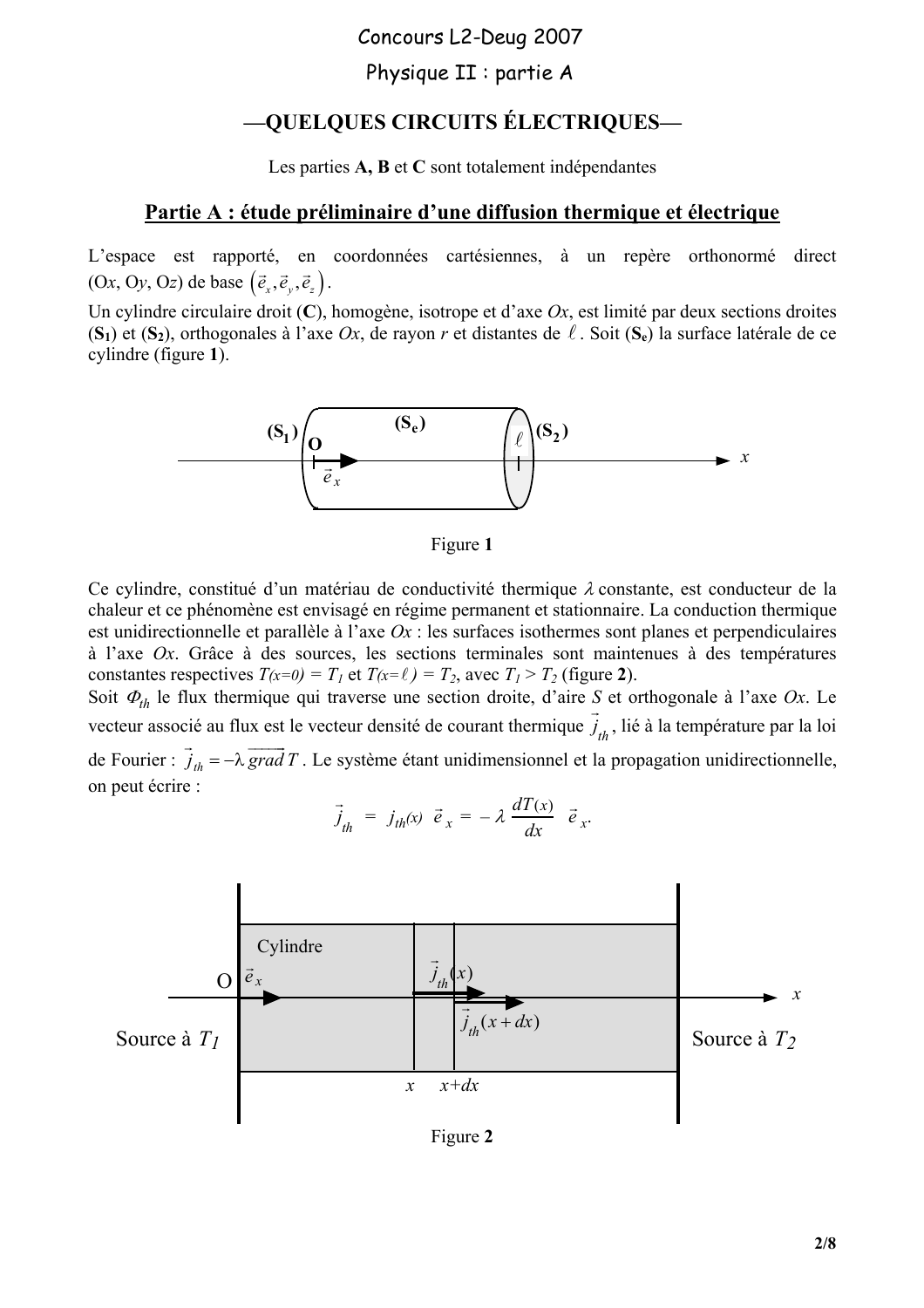#### I. Diffusion thermique dans un barreau calorifugé

La surface latérale  $(S_e)$  est parfaitement calorifugée.

- 1) Exprimer le flux thermique (ou puissance thermique)  $\Phi_{th}$  qui traverse une section droite d'abscisse x, en fonction de la densité de courant thermique  $j_{th}(x)$  et de l'aire S de la section.
- 2) Soit la tranche élémentaire cylindrique de matériau d'épaisseur  $dx$ , comprise entre les plans d'abscisses x et  $x + dx$ . Sachant qu'en régime permanent, il n'y a aucune accumulation d'énergie en tout point du matériau, proposer un bilan thermique de l'élément de volume en considérant le flux thermique entrant et le flux thermique sortant.
- 3) En déduire l'équation différentielle vérifiée par la température  $T(x)$  à l'intérieur du cylindre.
- 4) Etablir la loi de variation  $T(x)$ .
- 5) Tracer l'allure de la courbe représentative de cette fonction  $T(x)$ .

### II. Diffusion thermique avec pertes latérales

Le cylindre  $(C)$  est maintenant soumis, à travers sa surface latérale  $(S_e)$ , à des pertes thermiques latérales, vers l'extérieur (source à température constante  $T_e$ ). La conduction demeure essentiellement unidirectionnelle et parallèle à l'axe  $Ox$ , et  $T(x)$  est la température locale uniforme à l'abscisse x. Les pertes correspondent à une puissance thermique  $dP_e = h [T(x) - T_e] dS_e$ , expression dans laquelle h est une constante positive et  $dS_e$  la surface latérale de la tranche élémentaire comprise entre les sections d'abscisses x et  $x+dx$ .

- 1) Donner la relation existant entre  $dS_e$  et dx.
- 2) Le régime est permanent : proposer un bilan des flux thermiques, en raisonnant sur une tranche élémentaire de matériau d'épaisseur  $dx$ .
- 3) En déduire l'équation différentielle vérifiée par la fonction  $(T(x) T_e)$ .
- 4) La loi de variation de la température se met sous la forme :

 $T(x) = A + B \exp(\omega x) + C \exp(-\omega x)$ .

Exprimer les constantes A et  $\omega$  en fonction des données de l'énoncé.

### III. Diffusion thermique et électrique

Le cylindre  $(C)$ , conducteur de l'énergie thermique, mais aussi de l'électricité, est thermiquement et électriquement isolé sur sa face latérale. Les sections terminales  $(S_1)$  et  $(S_2)$  sont maintenues simultanément à des températures constantes respectives  $T_1$  et  $T_2$ , et à des potentiels constants respectifs  $V_1$  et  $V_2$ . Il s'établit un régime stationnaire : les surfaces isothermes et équipotentielles sont planes et perpendiculaires à l'axe  $Ox$ . La conductivité électrique  $\sigma$  est indépendante de la température dans le domaine considéré, et le cylindre est considéré comme un conducteur ohmique, bien que  $T(x)$  ne soit pas uniforme.

- 1) Exprimer, par application de la loi d'Ohm, en fonction de  $\sigma$ , S et dx, la résistance dR de la tranche élémentaire d'épaisseur dx.
- 2) *I* est l'intensité constante du courant qui traverse le cylindre. Il est rappelé que la puissance électrique reçue par un résistor, de résistance R et parcouru par un tel courant, s'écrit  $P_{el} = R I^2$ . En déduire la puissance électrique  $dP_{el}$  reçue par la tranche élémentaire précédente.
- 3) Le régime est permanent : écrire le bilan thermique de cette tranche élémentaire d'épaisseur  $dx$ , en tenant compte du flux thermique entrant, du flux thermique sortant et de la puissance thermique recue par effet Joule.
- 4) En déduire l'équation différentielle vérifiée par la température  $T(x)$  à l'intérieur du cylindre.
- 5) Les températures des sections terminales sont maintenues égales à  $T<sub>o</sub>$ . **5.1** Établir la loi de variation  $T(x)$  de la température.